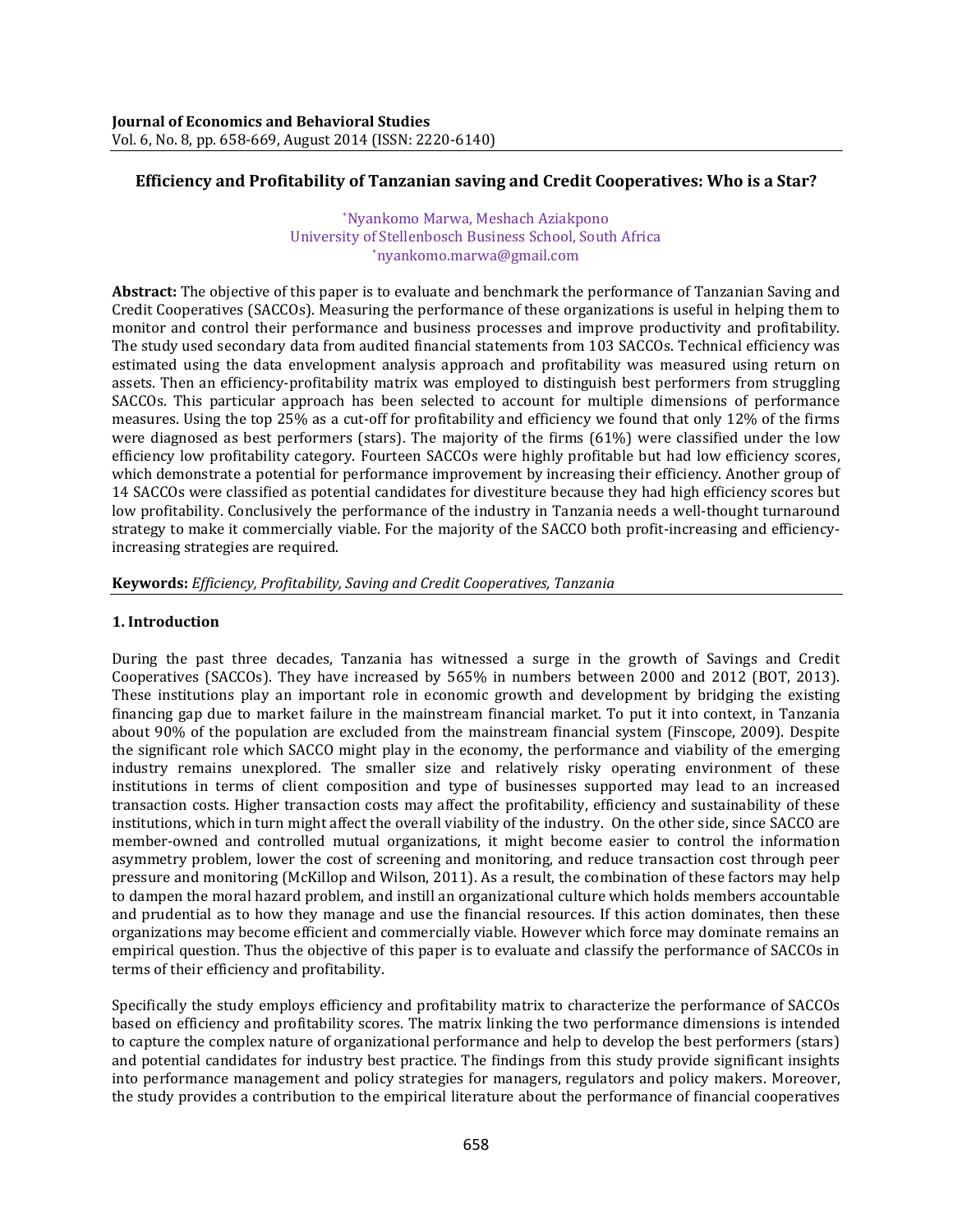in developing countries. This organized as follows: the next section presents the context of SACCOs in Tanzania, followed by literature review in section three. Section four presents the methodology. The results and conclusion are presented in sections five and six respectively.

**Overview of the SACCO Industry in Tanzania:** The provision of financial services to the poor has been a significant challenge for most developing countries for a long time. In case of Tanzania the problem has been further aggravated by the structural adjustment and privatization of state-owned enterprises including the financial sector. Prior to the 1980s the Tanzanian economy, including the financial sector, was centrally controlled (URT, 2002). However post 1980s the impact of privatization of the financial sector left more than 90% of the population excluded from mainstream banking. Recent statistics show that, despite an increasing number of commercial banks from five banks during 1990s to 44 banks in 2014, the percentage of exclusion from mainstream financial services remains at about 90% (Finscope, 2009). The financial exclusion situation is not unique to Tanzania: a similar trend can be traced across different countries, with sub-Saharan financial exclusion standing at around 88% (MIX and CGAP, 2012). If we have to learn something from history, we can conclude that there is a market failure in the provision of financial services. The mainstream financial institutions in their current state, structures and operations are not well suited to serve the poor. In fact, there are several reasons both theoretically and practically which has been put forward to explain the existing market failure, including high transaction costs, high risk, information opacity, lack of collaterals, and inadequate infrastructure (Stiglitz & Weiss, 1981; Luzzi & Webber, 2006; Mwakajumilo, 2011; Marwa, 2014).

Despite the justification of the exclusion of the poor from the mainstream financial systems, the fact that this group constitutes the majority (about 90%) calls for a new way of understanding and provision of financial services. During the past two decades there has been a significant growth in the microfinance movement as an alternative solution to the provision of financial services to the poor. The microfinance institutions developed an innovative and flexible lending model designed to address the challenges facing the provision of financial services to the poor. There are several variations of microfinance institutions currently operating in Tanzania, including NGO supported microfinances, international microfinance such as INCA and community based microfinance such as SACCOs. Of interest to this study is the fastest growth Saving and Credit Cooperatives, which have recorded an explosive growth in past decade. They grew 565%, 585% and 1781% in numbers, memberships and savings volume respectively between 2000 and 2012 (BOT, 2013). While such growth may be a signal of a fast-growing industry which may be a game changer in financial sector, it may also be a signal for a highway to a financial crisis. This study intends to shed some light on the most likely outcome for the industry based on the current performance measures.

## **2. Literature Review**

**Definition of Profitability and Performance Evaluation Based on Profitability Analysis:** Measuring profitability is the most important measure of the success of the business because a business that is not profitable cannot survive (Hofstrand, 2009).Profitability can be measured either from accounting perspectives or from economic perspectives. According to accounting perspectives, profit is measured as excess revenue over expenses for a transaction (Stickeny & Weil, 2000; Edmonds, McNair, Millam & Olds, 2000). In other words, the accounting definition of profit can be defined as net income gained for a given transaction. It can be further expressed as ratio of net income over financial revenue. Others studies have used more informative measures by using net income over assets, also known as return on assets (ROA). Depending on the objective of the research and the context, the net income to equity ratio is sometimes also used as a measure of profitability (Nyamsogoro, 2010). According to economic perspectives, profit is viewed as a net income after transactions plus the opportunity cost of the resources used to generate it (Bodie, Merton & Cleeton, 2009). Since we are using the data from audited financial statements, it is difficult to implement economic profit because it can be challenging to quantify the opportunity cost of resources, therefore the accounting profit approach will be adopted.

Within the accounting approach we could use return on assets or return on equity or both. However, since some of the SACCOs are funded mainly by external loans and others are funded mainly by equity, this study will use return on assets as a measure of profitability to avoid overcompensating the SACCOs with favorable access to external financing. In theory, financial institutions including microfinance generate revenue from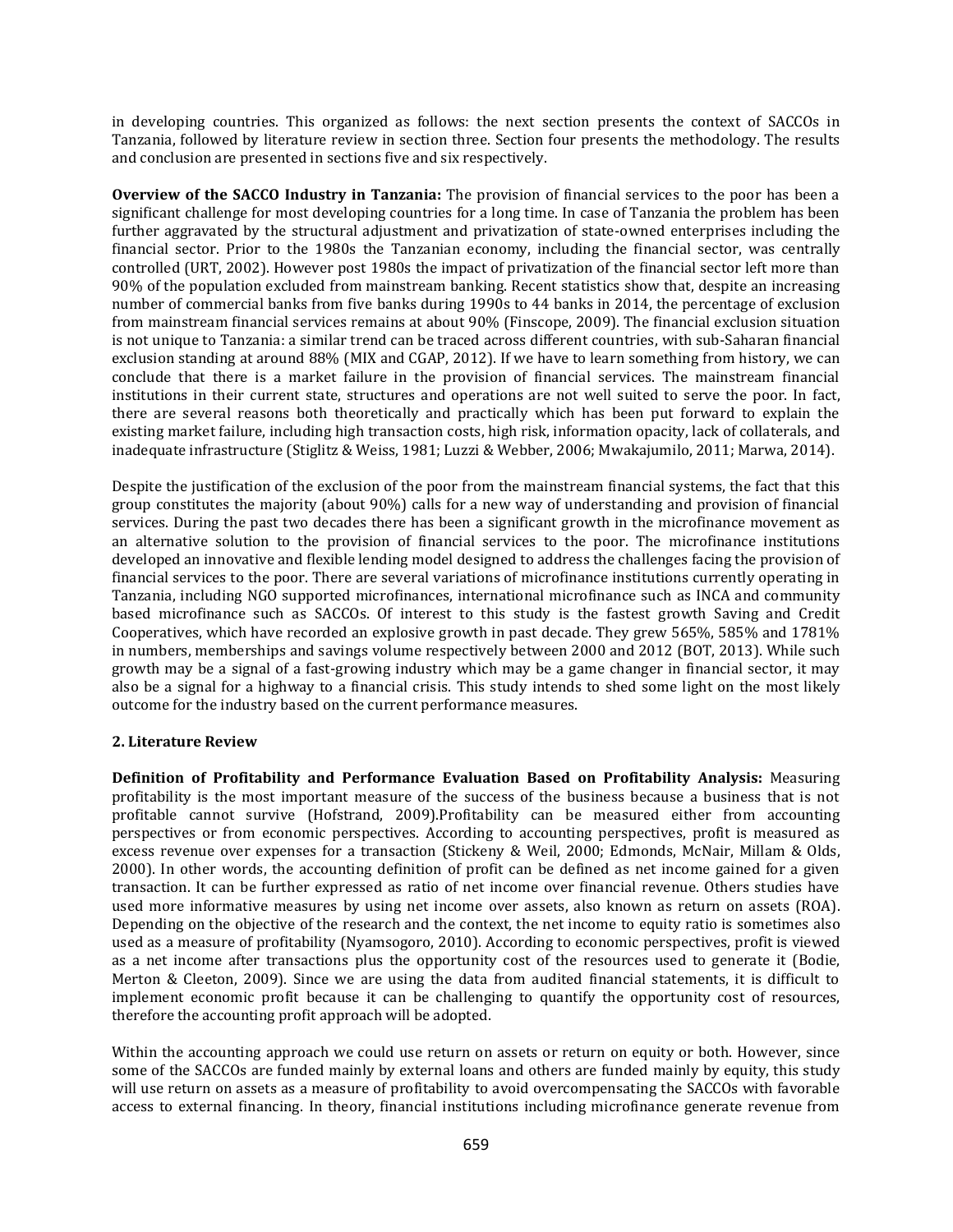the loans, non-interest fees and other services such as insurance, money transmission, investing and factoring services (Nyamsogoro, 2010). Due to the nascent nature of the SACCO industry, the major sources of income come from interest income and non-interest income. Other services such as insurance, money transfer and money market investments are limited or virtually non-existent. From a management perspective, understanding the profitability patterns of SACCOs and microfinance is increasingly becoming an important endeavor since it is a crucial part of the sustainability equation of the industry. Also such information is important for industry regulators and shareholders for monitoring and evaluation of the industry performance.

**Definition of Efficiency and Performance Evaluation:** According to the classic definition, efficiency is the ability to produce the maximum output possible at given level of input (Coelli, Rao, O'Donnell & Battese., 2005). It is measured as the ratio of output to input in a simple production setting. In a more general setting where multiple inputs and multiple outputs are concerned, then the efficiency becomes a scalar derived as a ratio of weighted sum of outputs and inputs (Vincent 1968 cited in Daraio and Simar, 2007; Lovell, 1993). The problem with a classic definition of efficiency is that, it fails to distinguish between efficiency and productivity which is also measured as a ratio between outputs and inputs (Daraio and Simar, 2007). In fact some authors have used the two concepts as synonymous without making any difference between the two (Sengupta, 1995; Cooper, Seiford and Tone, 2000). Daraio and Simar (2007) define efficiency as the distance between the quantity of inputs and outputs of a given firm compared to the distance of inputs and outputs for peer firms along the best possible frontier. The current study will adopt the Lovell (1993) definition of efficiency in which efficiency is defined as the difference between the observed inputs and outputs for a given firm as compared to optimal values of its inputs and outputs. In our case, since we have multiple inputs and outputs efficiency is defined as a ratio of weighted distance between outputs and inputs as compared to best practice frontier. The best practice frontier is constructed as a locus of the scalar of weighted inputs and outputs of the best performers.

According to theoretical and empirical literature, efficiency comes in different variations each capturing a specific dimension. These variations include technical efficiency, pure technical efficiency, scale efficiency, profit efficiency, cost efficiency, revenue efficiency, economic efficiency, and allocative efficiency (Coelli et al., 2005; Daraio and Simar, 2007). Despite variations in types of efficiency, they measure the performance of a firm using the extent to which it deviates from the best practice frontier given a specific dimension (cost, inputs, output or profit). Therefore the first step is to establish the best practice frontier using the high performing peer group and then compare all other firms' performance to the best practice. Once this is established the difference lies in whether the focus is on input minimization or output maximization which leads to technical efficiency. When the focus is on optimal scale of operation it leads to scale efficiency, whereas cost minimization leads to cost efficiency, profit maximization leads to profit efficiency, and optimal resource allocation based on the price of inputs leads to allocative efficiency. In some instance, both allocative efficiency and technical efficiency are evaluated, which leads to economic efficiency. Further details about different types of efficiency are presented in Coelli et al. (2005) and Daraio and Simar (2007).

The choice on the type of efficiency to be estimated is influenced by the objective of the study and the data availability. The existing empirical studies show a mixed application: some use just one variation of efficiency, some use combinations of two or more of the approaches but it is rare to find studies combining all the variations of efficiency dimensions. Given the fact that most of SACCOs are small and are managed by managers with limited experience, educational background and training, it is imperative to investigate the extent to which SACCOs are effective in transforming the assets and other inputs at their disposal into outputs. Thus this study focuses mainly on the technical and profitability ratio in a framework of efficiencyprofitability matrix (see the next section for details) to map profiles of the different emerging performance patterns in the SACCO industry. Technical efficiency has been selected based on the availability of data. Also, since it is a comprehensive measure of both scale and pure technical efficiency it captures both the effect of scale and management efficiency of the operation of each SACCO. Technical efficiency is estimated using Data Envelopment Analysis: this approach has been selected because of its flexibility in accommodating multiple input and multiple outputs (Coelli et al., 2005; Daraio and Simar, 2007; Zhu, 2014). More details about the estimation process of DEA are presented in methodology section.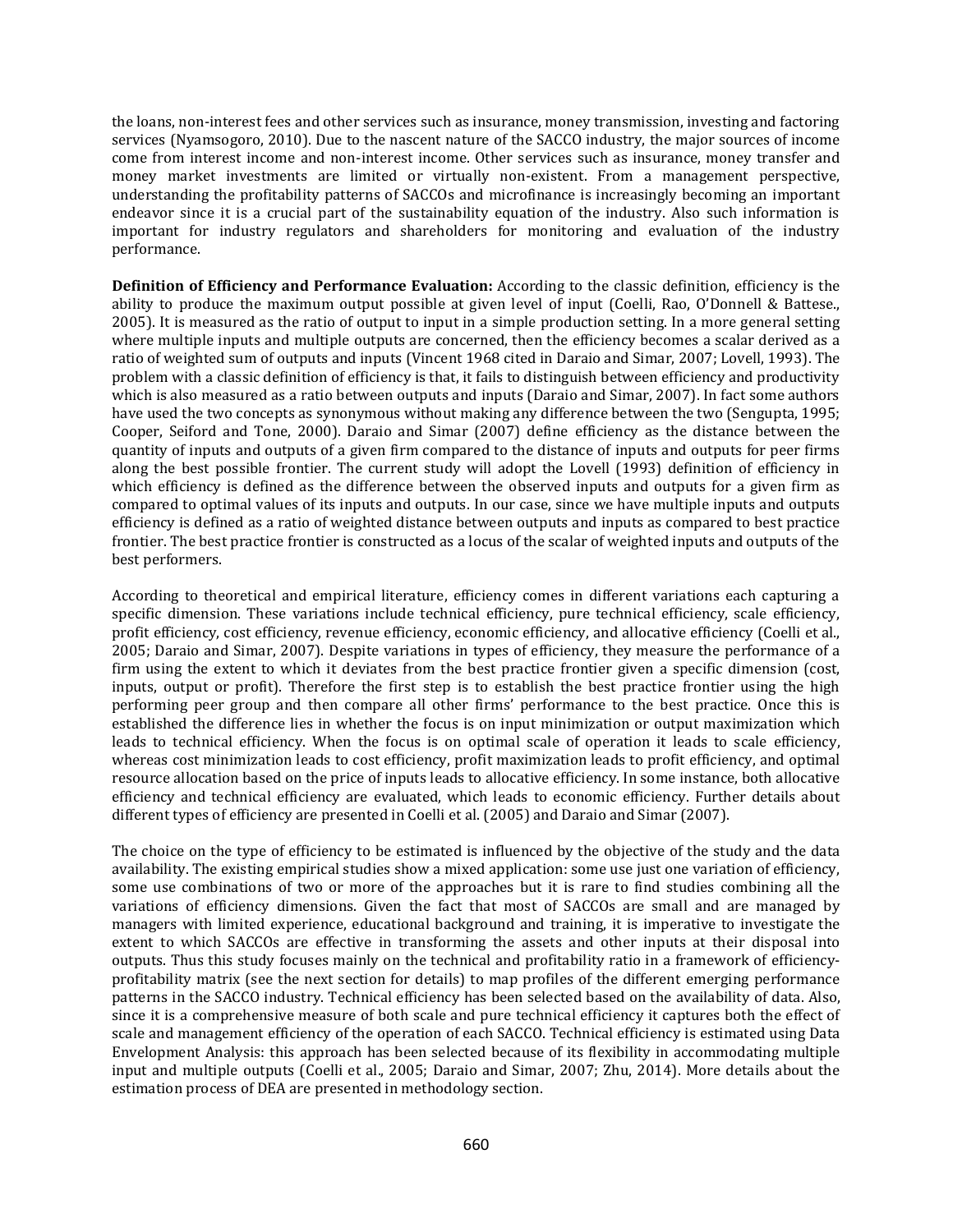**Performance Evaluation Based on Efficiency-Profitability Matrix:** The literature on performance evaluation in the banking sector and other auxiliary financial service sector including microfinance is divided into three strands. The first strand of literature focuses on the application of financial ratios in analyzing the performance of financial institutions (Tucker & Miles 2004; Yeh, 1996).The commonly used financial ratios include capital adequacy ratio, profitability ratio, assets utilization ratio and liquidity ratios (Yeh, 1996). Depending on the objective of the study and data availability some studies use different combination of ratios among the four sub-categories or just focus on return on assets and returns on equity. While this approach is useful in proving a snapshot of financial stability and profitability of financial institutions analyzed, it has been criticized for failing to capture the multiple dimension nature of financial institutions (Athanassopoulos & Thanassoulis, 1995; Keramidou, Mimis and Fotinopoulou, 2013). As a result, most of the recent studies have focused on using a weighted index performance measure using data envelopment analysis. This strand of literature argues that most of the financial institutions use multiple inputs to produce multiple outputs. Therefore, a comprehensive approach which account for the multi-dimensionality nature of the inputs and outputs is important for a more realistic measure of performance. This has led to increasing popularity of data envelopment analysis in performance evaluation of the banking sector in the past three decades. However, most of the studies taking this route have focused on technical efficiency and scale efficiency (Ho & Zhu, 2004; Aikaeli, 2008; Kamau, 2011; Moffat, 2008; Eken and Kale, 2011), while some of them have focused on cost efficiency (Casu, 2002; Berger and Humphrey, 1997). Another emerging strand of literature argues that standard measures of banking performance based on profitability ratios capture only one dimension of the performance which may be different from efficiency (Athanassopoulos & Thanassoulis, 1995; Kumar, 2008; Frimpong, 2010; Keramidou, Mimis & Fotinpoulou, 2013). They further argue that, while efficiency captures the multiple dimension nature of the financial institutions, it does not capture all the factors which are important in the performance of financial institutions.

A third strand of literature argues conclusively that the performance of financial institution is far more complex, which make it difficult to capture it using a single approach. As a solution, the literature proposes using the efficiency-profitability matrix developed by Boussofianne, Dyson & Thanassoulius (1991) to combine efficiency and profitability. This approach offers a more comprehensive assessment of the performance of financial institutions. The approach has been applied by some empirical researchers in evaluating the performance of banking sector in Portugal, Cyprus, Ghana (Camanho & Dyson, 1999), Soteriou and Zenios, 1999) and (Frimpong, 2010). The proposed efficiency-profitability matrix provides an important and useful tool for analyzing and categorizing the best performers as "Stars" in the efficiency-profitability space. Furthermore, the matrix identifies potential candidates whose efficiency and/or profitability needs to be improved as well as candidates for divestiture. The matrix is divided into four quadrants as illustrated by Figure 1below. The first quadrant represents firms whose profitability is high but efficiency is low. These firms are also called "Sleepers" implying that they are not exploiting their full potential: they could become even more profitable by increasing efficiency. The second quadrant represents the best performers: these firms are characterized by a high level of efficiency and a high level of profitability. This group of firms provides good candidates for performance benchmarking and developing industrial best practice which takes into account the local context and operating environment.

|                     | Sleepers               | <b>Stars</b> |  |  |
|---------------------|------------------------|--------------|--|--|
|                     |                        | П            |  |  |
| Profitability Index | Question Mark (?)<br>Ш | Dogs<br>IV   |  |  |

| <b>Figure 1: Efficiency-Profitability Matrix</b> |  |
|--------------------------------------------------|--|
|                                                  |  |

Efficiency Index Source: Adapted from Camanho and Dyson, 1999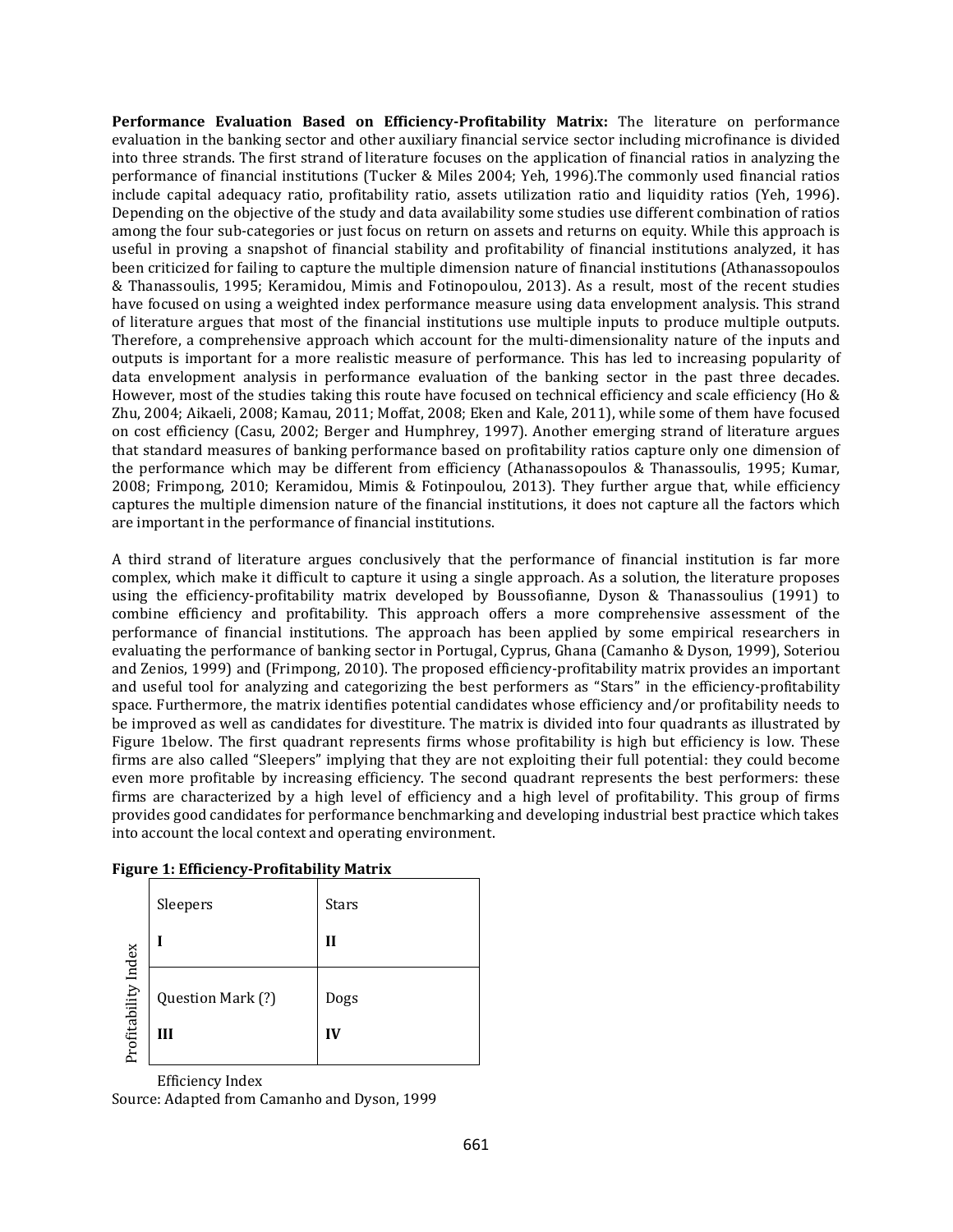The third quadrant (question mark) represents firms with low efficiency and low profitability. These are potential candidates for further growth and improvement; they may wish to borrow some of the good practices from the firms located in quadrant II (stars). It is important to acknowledge that the performance of an organization is complex and is influenced by several factors, some of which the efficiency and profitability index may not be able to capture. Therefore a detailed institutional investigation might be required to uncover the key challenges facing a specific organization. Despite such challenges, an organization in quadrant III may move into quadrant I, quadrant II or quadrant IV. Any quadrant apart from quadrant II is economically pares to inferior. In other words if a firm graduates into any other quadrant than quadrant II it is still under-utilizing its potential for further improvement. Therefore the mangers, policy makers and regulators are supposed to help the firms in all other quadrants to move towards quadrant II. This requires striking a balance between improved efficiency and profitability.

Firms in the fourth quadrant are termed "dogs". These firms have high efficiency but a low profitability level. Such behavior could be explained by an unfavorable operating environment, such as a high level of competition or low business potential catchment areas (Camanho & Dyson, 1999). These firms are good candidates for divestiture or strategic turnaround of their business model and operations. A long-term policy to increase business potential, including public investments in institutions such as schools and colleges, may also be possible solutions to revitalize the business potential. The major challenge of using the efficiencyprofitability matrix framework for comprehensive evaluation of the performance of financial institutions lies in setting the boundaries (Athanassopoulos & Thanassoulis, 1995). The precise boundary position between quadrants has remained subjective. For example Frimpong (2010) and Soteriou and Zenios (1999) used the arithmetic average of the efficiency index and profitability index, while Camanho and Dyson (1999) used a subjective boundary which is more skewed towards the top 10% of the efficiency score and about the top 25% of the profitability score. The current studies used the top 25% in both efficiency and profitability indices as the cut-off point. Since our efficiency data were skewed to the left, the choice of the cut-off was selected to avoid over-representation of the poor performers in the star quadrants which may have a dilution effect on the value of best practices to be derived from the benchmarks.

## **3. Methodology**

**Profitability Estimation:** The profitability ratio has been estimated using the return on assets ratio (ROA). According to Joo, Nixon and Cook (2011) ROA is the most popular profitability ratio which is used for relative comparison within a firm over time or across firms. It is a more comprehensive measure than return on equity because it captures the overall performance of the institution's intermediations of total loanable funds including borrowed funds. In the case of saving and credit cooperatives this measure is useful because it captures both shareholders equity and funds borrowed from other sources such as pension funds. The ROA is estimated as demonstrated in Equation 1 below:

Return on Assets (RoA) =  $\frac{\text{Net Income}}{\text{Bott}$ Total Assets ...................................................................................................................................................(1)

**Efficiency Estimation:** The linear programming approach was used to estimate efficiency within the Data Envelopment Approach (DEA). DEA is a mathematical model developed by Charnels, Cooper and Rhodes (1978) and was used in the analysis for technical efficiency estimation under constant returns, and the model developed by Banker, Charnes and Cooper (1984) was used to estimate efficiency under variable returns to scale. As discussed in sections 2.2 and 2.3, DEA provides a flexible framework for estimating efficiency scores using multiple inputs and outputs for each firm or decision making unit (DMU). The resulting efficiency scores are then used in comparative analysis or benchmarking across firms in the same industry (Joo et al., 2011; Coelli et al., 2005). The mathematical formulation of efficiency estimation using DEA is presented in Equation 2 below.

$$
Max_{\mu,\nu}\left(\frac{u'q_i}{\nu'x_i}\right)
$$
  
Subject to  $\frac{u'q_i}{\nu'x_i} \le 1$ ;  $\nu,\mu \ge 0$ ; j=1, 2, ...I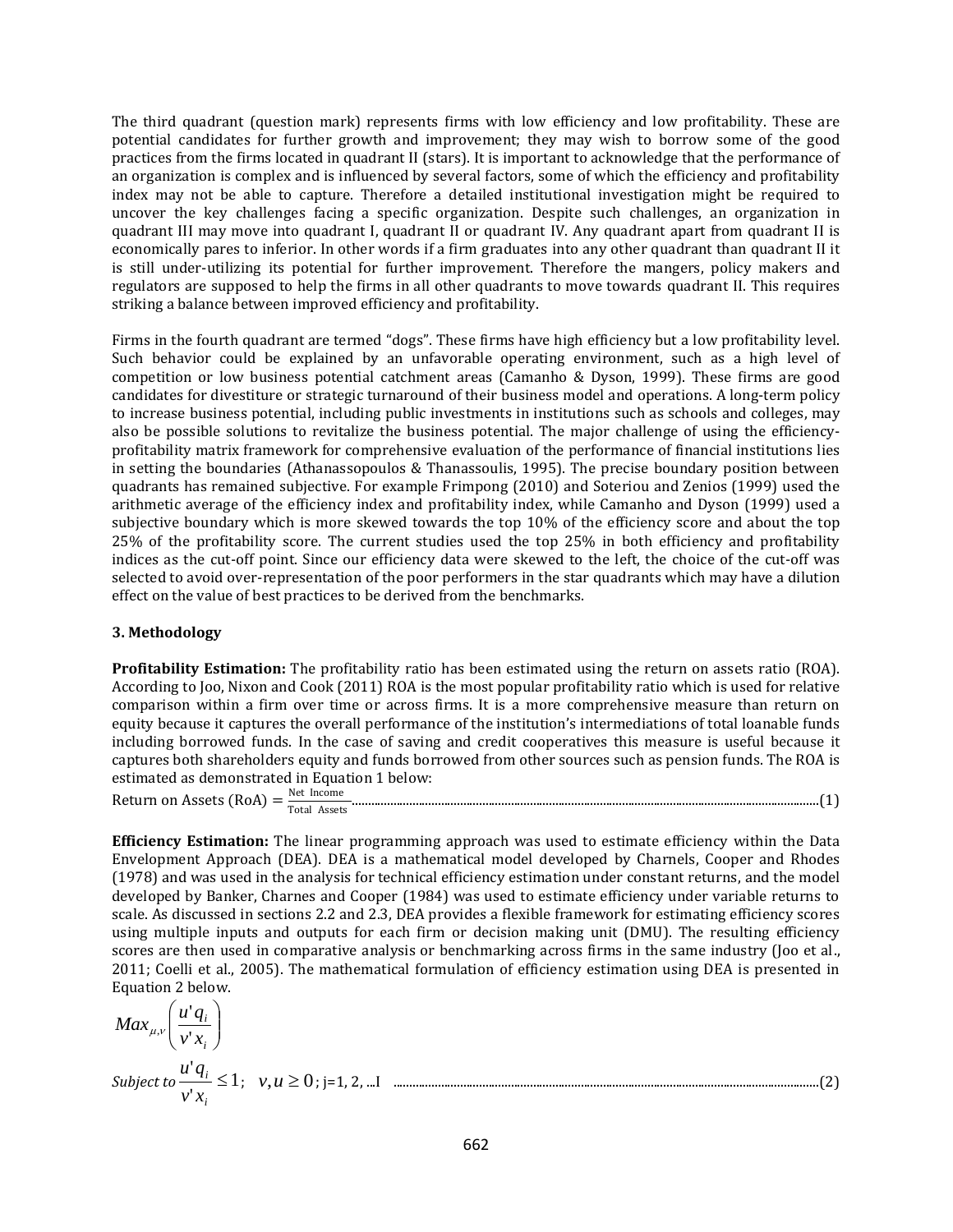Where u is  $M^*1$  vector of output weights and V is a  $N^*1$  vector of inputs weights. The optimal weight of v and u are obtained by solving Equation 2 above such that the efficiency of each SACCO is maximized, subject to constraints that all efficiency measures must be less than or equal to one. One particular problem of such a formulation is that it has an infinite number of solutions (Coelli et al., 2005). To avoid this, one can impose the constraint  $v'x = 1$  which provides the following alternative formulation:

$$
Max_{u,v}(u'q_i)
$$
Subject to: 
$$
\begin{cases} v'x_i = 1 \\ u'q_j - v'x_j \le 0 \\ u, v \ge 0 \end{cases}
$$
 j = 1, 2, ..., I

The primal (multipliers) formulation stated above is cumbersome to solve numerically; the alternative dual formulation is more mathematically tractable. Therefore, the dual formulation which will be used in the analysis is presented as a minimization problem as follows.

$$
Min_{(\theta,\lambda)}\theta \quad subject \quad to \quad \begin{cases} -q_i + Q\lambda \ge 0 \\ \theta x_i - X\lambda \le 0 \\ \lambda \ge 0 \end{cases}
$$

l

Where  $\theta$  is efficiency score; q is column vector of output, Q is MxI output matrix; x is column vector of inputs; X is NxI input matrixfor all DMUs and  $\lambda$  is a vector of weighting coefficients.

..............................................................................................................................(4)

The value of  $\theta$  computed is the efficiency score for the corresponding DMU. It ranges between 0 and 1 with a value of 1 indicating a point on the efficiency frontier and hence a technically efficient DMU. All efficient firms will be connected by a continuous locus to form an efficient frontier. Every DMU efficient score will be compared to far it deviates from the frontier. The current study adopted an input-oriented approach as suggested by Coelli et al.(2005).This approach is dictated by what dimension the management has most control of and the policy question being asked. Since managers of SACCOs have more control over the inputs than outputs, we adopted an input-oriented approach. The intermediation approach was used in selecting input and outputs because of the intermediation orientation of saving and credit cooperatives. All the estimation procedures were done using STATA 11 software.

**Efficiency and Profitability Matrix Construction:** The efficiency-profitability matrix was constructed using the top 25 best performers using both technical efficiency and profitability ratios. The technical efficiency ratio was preferred to scale efficiency because it is a more comprehensive measure of both pure technical and scale efficiency. The resulting matrix was used to identify the firms in each corresponding category.

**Super Star:** Another strict set of performers called "super stars" was developed. A super star was classified as the top 25% in technical efficiency, pure technical efficiency, scale efficiency and profitability.

**Data Sources:** The study used data from 103 SACCOs reported in their audited financial statements during 2011.All the data used were for the year 2011 because that is the year which had the most recent SACCO data for the regions visited during January-March 20131. Four regions of Tanzania (Dar Es Salaam, Arusha, Kilimanjaro and Mwanza) were included in the study. The regions were selected based on the highest

<sup>1</sup>Initially the study intended to collect the data from 300 SACCOs but after starting actual field work it was realised that there is no central pool of SACCO data country-wide. The researcher had to visit regional offices for Cooperatives and Auditing and Supervisory Cooperation to collect the audited financial statements. The excise was tedious and required a lot of follow-up and reminders. We managed to collect all available information on audited financial statements for the four regions. The study used only audited financial statements for consistency, and data from SACCOs without audited financial statements would be even more challenging to collect given the time and resource constraints, and spatial geographical distributions of these institutions.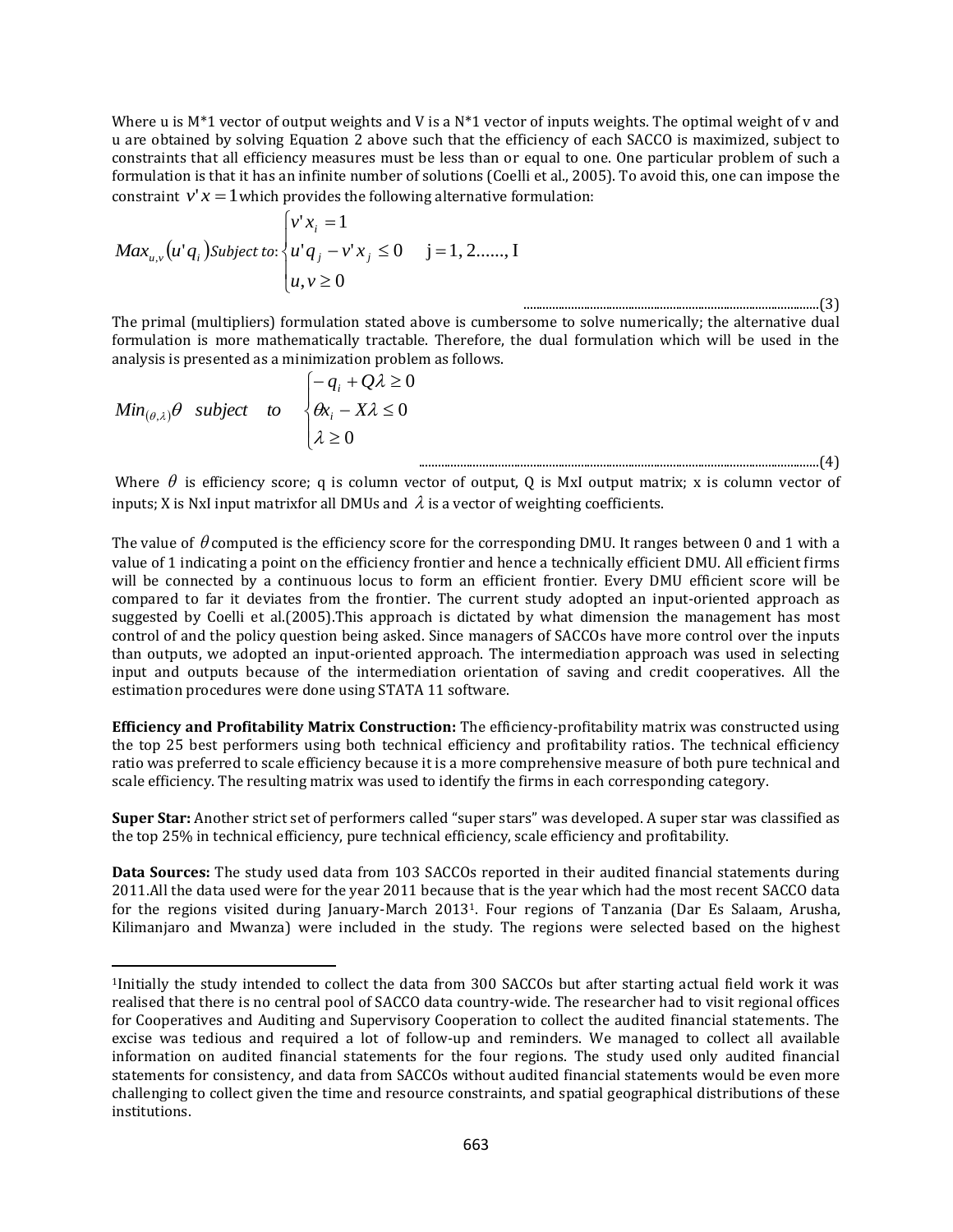concentration of SACCOs with audited financial statements with the guidance of industry experts in Tanzania. The auditing was done by Tanzania Cooperative Audit and Supervisory Corporation (COASCO). The variables which were extracted from financial statements were: total cost in Tanzanian Shillings (TZS), total fixed assets in TZS (a proxy for capital), total deposit in TZS, and total loan portfolio in TZS. According to the intermediation approach input variables were total deposit, total fixed assets and total expenditure, and output variables were total revenue and total loans. Detailed literature and discussion on input and output selection has been presented in another paper which focuses entirely on efficiency measurement (Marwa, 2014).

## **4. Results and Discussion**

**Profitability and Efficiency Results of All SACCOs, Top 25% and Super Stars:** Profitability was measured using return on assets. Efficiency was estimated using technical efficiency. Further decomposition of technical efficiency into pure technical efficiency and scale efficiency for each SACCO was done using variable return to scale option. More detailed results on individual SACCOs is presented in Table A1 in the Appendix. The aggregate results have been categorized into three groups: all SACCOs, top 25% high performing SACCOs and super star SACCOs. All SACCO results report the overall average performance of SACCOs with respect to profitability and efficiency measures. Super stars are SACCOs whose performance is among the top 25% in profitability, technical efficiency, pure technical efficiency and scale efficiency. The presence of technical inefficiency may be due to excessive utilization of inputs (too much wastage) or operating below or above the optimal scale of operation. Pure technical efficiency measures the former dimension while scale efficiency measures the latter. Similar results are presented for the top 25% high performing SACCOs in each of the four measures (ROA, TE, PTE, and SCALE). The super star in this paper is defined as a SACCO whose scores in all four measures are among the top 25%. In other words they are consistently among the best performers in all the dimensions of performance measures considered in this study. The average estimate for return on assets, technical efficiency, pure technical efficiency and scale efficiency for all the three categories of SACCOs are presented in Table 1below.

|                 | <b>Overall</b>    |                             |                                             | difference<br>Mean            |                                               |
|-----------------|-------------------|-----------------------------|---------------------------------------------|-------------------------------|-----------------------------------------------|
| <b>Variable</b> | mean<br>$(N=103)$ | 25%<br>Top<br>Mean $(n=26)$ | <b>Star</b><br><b>Super</b><br>Mean $(n=4)$ | (Super<br>Star-<br>Overall) % | Mean difference<br>(Super<br>Star -Top25) $%$ |
| RoA             | 0.06              | 0.22                        | 0.34                                        | 467%                          | 55%                                           |
| TE              | 0.42              | 0.85                        |                                             | 138%                          | 18%                                           |
| <b>PTE</b>      | 0.58              |                             |                                             | 72%                           | 0%                                            |
| <b>SCALE</b>    | 0.76              | 0.99                        |                                             | 32%                           | 1%                                            |

| Table 1: Efficiency and Profitability Results for Super Star, Top 25% and All SACCOs |  |  |  |
|--------------------------------------------------------------------------------------|--|--|--|
|                                                                                      |  |  |  |

Note: ROA is return on assets, TE is technical efficiency, PTE is pure technical efficiency, and SCALE is scale efficiency.

Based on our data, the average returns on asset (ROA)was 6%, 22% and 34% for all SACCOs, top 25% and super star respectively. The reported ROA is relatively high compared to the international benchmark 3% ROA for best practice in microfinance (ACCION, 2004). In fact the ROA in our study is higher than the 3% return on assets reported in the commercial bank sector in east Africa region by EIB (2013). When comparing ROA figures across the sub-groups, super stars have the highest ROA (34%) compared to the overall average (6%) and (22%) for overall average and top 25% respectively. The percentage difference among overall average, top 25% and super stars are 467% and55%respectively. Thus ROA is the most dominant factor that distinguishes stars from non-stars. Another important variable is technical efficiency (TE) followed by pure technical efficiency (PTE), with the percentage difference from super star, overall average and top 25% being 138%,18% and 72%, 0% for TE and PTE respectively. Scale efficiency seems to have the least impact as a distinguishing factor with about 32% difference among the overall average and super star. This can be explained by the fact that on average most of the scale efficiency of SACCOs was relatively high compared to other dimensions of efficiency. This is demonstrated clearly in Figure 2. When looking across difference performance measures, the discrepancy among the three categories (all firms, top 25% and super stars) is sharper in return on assets and technical efficiency. The implication from these results is that technical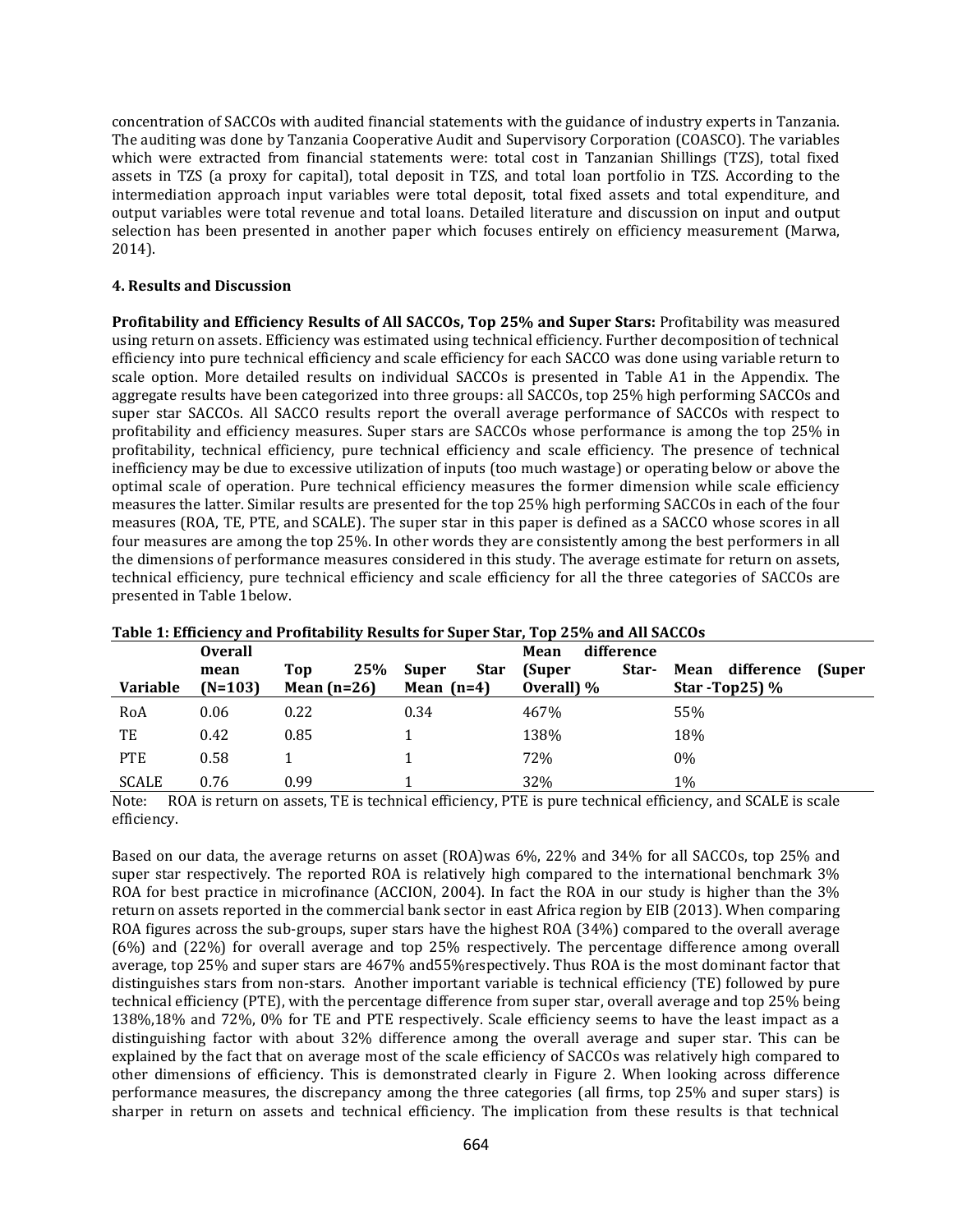efficiency and return on assets may have an important role in classifying SACCOs into top performers, stars and non-stars.



**Figure 2: Return on Assets, Technical, Pure Technical and Scale Efficiency of all SACCOs, top 25% and Super Stars.**

**Efficiency-Profitability Matrix Classification:** The classification results are demonstrated in Figure 3 and presented in detail instable 2. Only 12 out of 103 SACCOs were found to be among the top 25% performer in both technical efficiency and profitability dimensions. These SACCOs are the industry leaders and can be used to develop the industry best practices.

**Figure 3: The Distribution of SACCOs among the four quadrants**



Most of the SACCOs (61%) fall under the question mark quadrant, which implies that they perform below 25% in both dimensions. There is potential for improving the performance of this group by designing effective strategies to improve both efficiency and profitability. Such strategies may include reducing the wastage of resources during the intermediation process and other profit management strategies.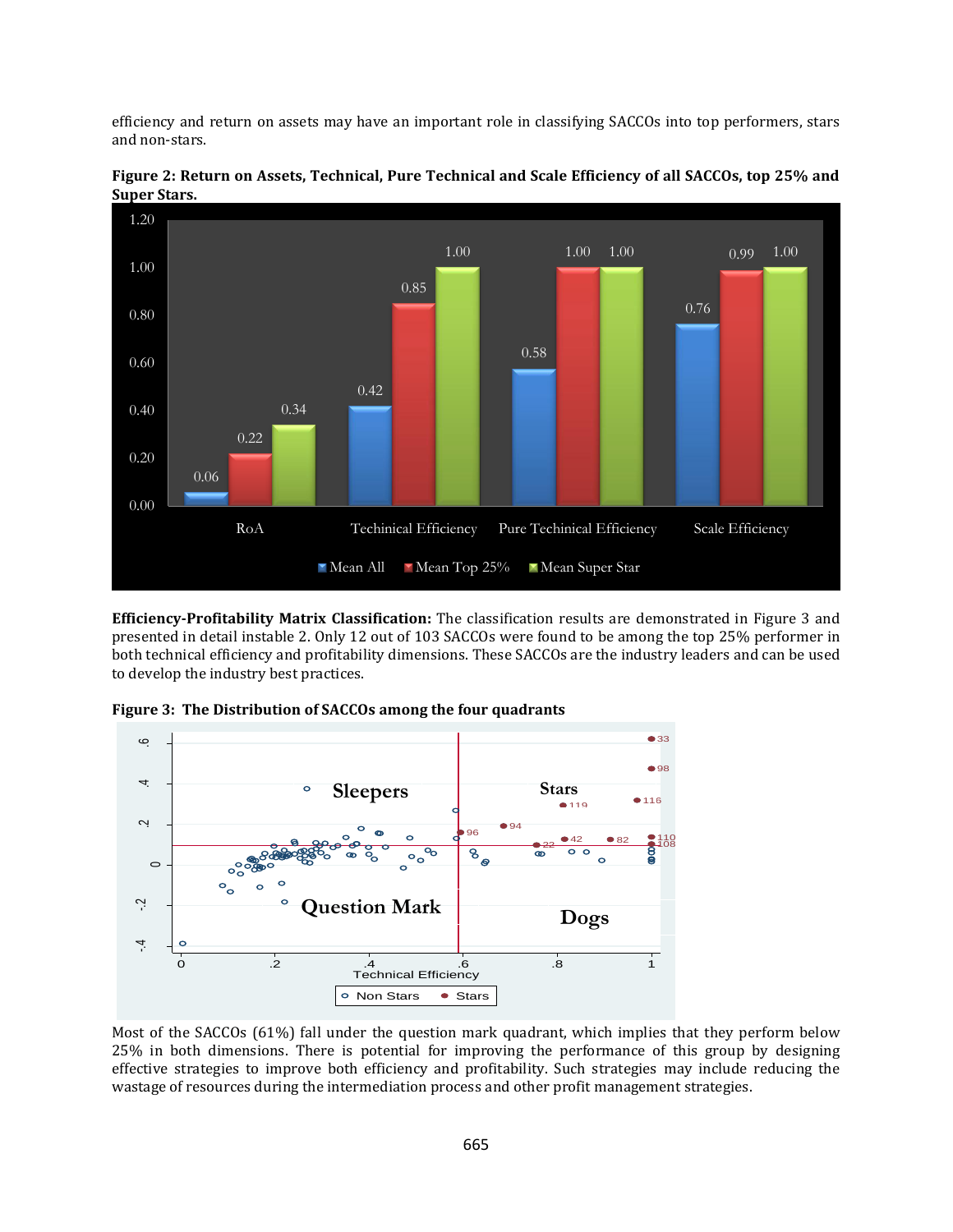| <b>Ouadrant</b> | Classification       | <b>Frequency</b> | Percentage |
|-----------------|----------------------|------------------|------------|
|                 | Sleepers             | 14               | 14%        |
|                 | Stars                | 12               | 12%        |
| Ш               | <b>Question Mark</b> | 63               | 61%        |
| IV              | Dogs                 | 14               | 14%        |

**Table 2: Efficiency–Profitability Classification of SACCOs**

About 14 other SACCOs were classified as sleepers: they are among the top 25% in terms of profitability but they lag behind in the efficiency dimension. A closer look to this group reveals that on average they have high average loan portfolios compared to SACCOs in the other quadrants. The scale effect might explain high profit but low efficiency. There is a significant potential to increase the performance of these organizations by reducing the wastage of resources along the intermediation process. Another group of 14 of SACCOs was found to have high efficiency but low profit. These firms might be experiencing stiff competitive pressure or be in a low business catchment zone. They may be good candidates for divestiture or merging with other firms in quadrant II. A further attempt was made to identify the super stars. These are SACCOs whose performance in technical efficiency, pure technical efficiency, scale efficiency and profitability were among the top 25%. As can be seen in Figure 4below, only four SACCOs met these criteria with two doing so at the margin (110, 108).When using the top 25% as a cut-off based on technical efficiency and ROA, 12 firms qualified as industry best practices. The SACCOs operating in other quadrants may try to understand and emulate the practices of this group. This result offers important inputs for future in-depth field studies for selected case studies in each quadrant. Such investigation will offer more insights into the internal challenges and dynamics in each group and possible ways forward.





## **5. Conclusion and Recommendations**

The objective of the current study was to evaluateand benchmarkthe performance of SACCOs in Tanzania based on efficiency and profitability measures.We developed a classification matrix based on four categories:one category comprised the best performers in both dimensions while the other three categories comprised underperformers in different dimensions. The underperformers included those firms struggling in both dimensions and those which struggle in either the efficiency dimension or the profitability dimension. Such a classification tool provides important information for monitoring, evaluation and improving the performance and profitability of organizations, andsuch evidenceis useful in guiding policy makers, regulators and managers in steering the industry in the right direction. Our results reveals curious classification patterns.About 61% of the SACCOs are classified as underperforming in both efficiency and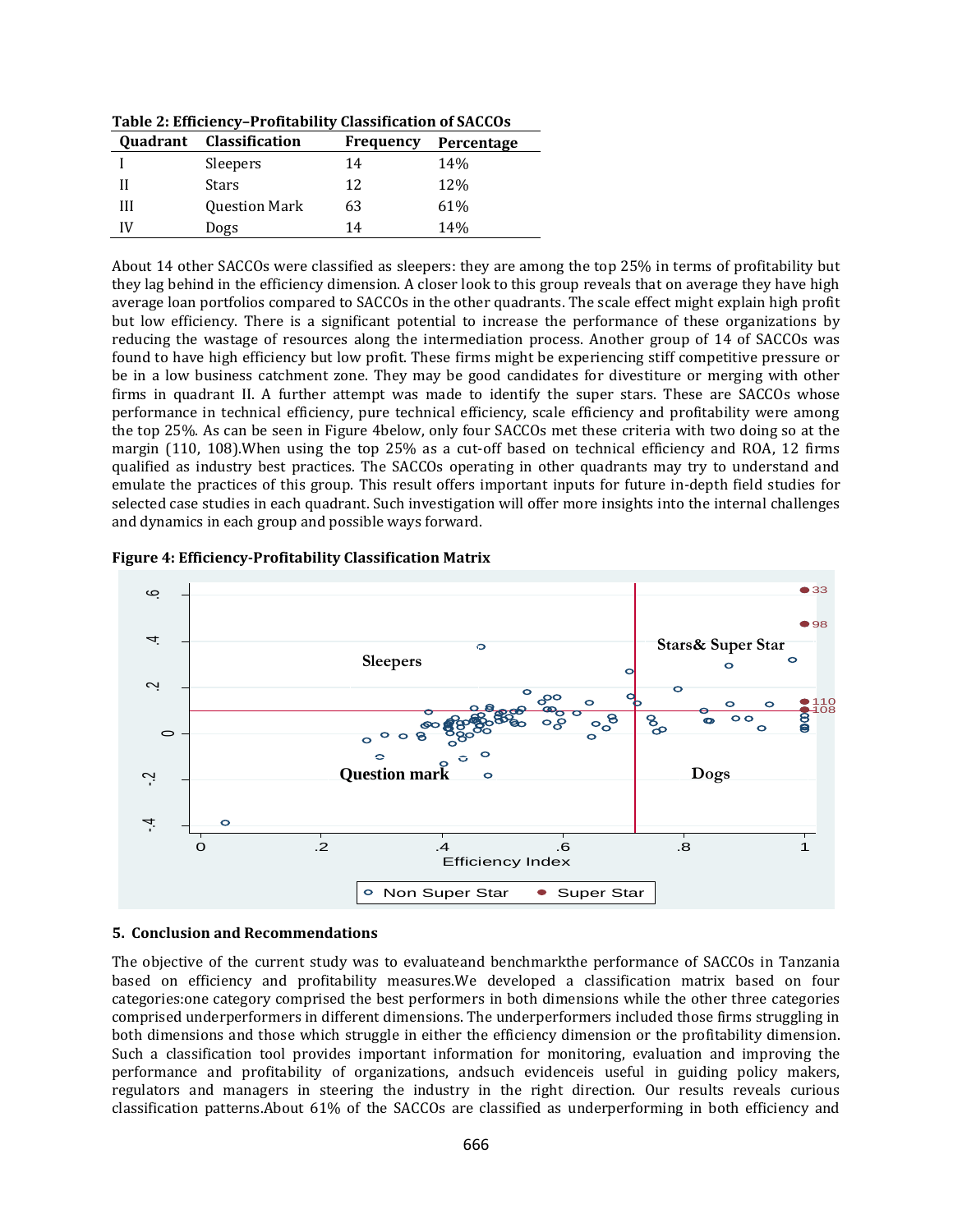profitability dimensions. These groups need an urgent turn around strategy which focuses on improving wastage reduction duringthe intermediation process and increasing profitability. Another group of firms (28%) is required to improve either their profitability or efficiency strategy depending whether they are in quadrant IV or I respectively. Only 12% of the SACCOs were classified as best performers. These could be used for the development industry best practice for struggling firms to learn from.Weacknowledge that it may be unrealistic to expectabout 25% or 26 SACCOs to be among the top performers based on 25% the cutoff,but 12% of SACCOs out of 25% is definatelya sign ofpoor performancein the industry.

The observed poor performance in the industry is more worrying given the fact that the SACCOs included in the study are likely to be among the top performers in their own region. This implies that an urgent turnaround strategy is required in the industry. Learning the best practices from the best performers in the country and elsewhere may offer some useful insights to struggling SACCOs. These findings show important insights for the regulators, academia, and managers of the SACCOs. From the perspective of regulators, a close watch and monitoring of the industry is required. This should be complemented with a supporting enviroment in nurturing and steering the industry in the right direction. Such action is important given the recent surge in growth of this industry and the recorded poor performance which may signal a future performance crisis. Managers and shareholders need to focus their attention on increasing efficency during the intermediation process through cost-cutting and increasing profitability. From the academic front, more empirical research focusing on performance evaluation over time andunderstanding the drivers of the performance is needed. The current study was limited to audited financial statements available during 2011:this was the most recent and more comprehensive data available during the time of the research (2013). We acknowledge that this may lead to a bias in our estimates since we did not include SACCOs with non-audited financial statements, andthis group of SACCOs may have different performance trajectories than the ones which reported their information. Therefore future studies may consider doing a comparative analysis of the performance between audited and non-audited SACCOs. Finally, the current research could be replicated by increasing the sample size.

**Acknowldgement:** We acknowlge the funding support from REPOA and African Economic Research Consortium . We also appreciate the commentsfrom the editor and two anonymous reviewers who helped to point out areas for imporement for the earlier version of this paper.

### **References**

- ACCION. (2004). Optimal Range for Return on Asset. ACCA\_CGA\_CPA. pdf. http://www.mixmarket.org/sites/default/files/medialibrary/20501.701/ACF\_rating\_report\_final.pd f Accessed 2 September 2013.
- Aikaeli, J. (2008). Commercial Banks Efficiency in Tanzania. A paper presented at a CSAE Conference on Economic Development in Africa, held at St. Catherine's College, Oxford, March 16-18.
- Athanassopoulos, A. D. & Thanassoulis, E. (1995). Separating Market Efficiency from Profitability and Its Implications for Planning. *The Journal of the Operational Research Society,* 46(1), 20-34.
- Berger, A. N. & Humphrey, D. B. (1997). Efficiency of financial institutions: International survey and directions for future research. *European Journal of Operational Research*, 98(2), 175-212.
- Bodie, Z., Merton, R. C. & Cleeton, D. L. (2009). *Financial Economics* (2nd ed). London: Pearson Education International.
- BOT. (2013).Bank of Tanzania, online resources on Microfinance. Available online at http://www.bottz.org/MFI/ (Accessed 25 November, 2013).
- Boussofiane, A., Dyson, R. G. & Thanassoulis, E. (1991).Applied Data Envelopment Analysis. *European Journal of Operational Research*, 52(1), 1-15.
- Camanho, A. S. & Dyson, R. G. (1999).Efficiency, size, benchmarks and targets for bank branches: an application of data envelopment. *Journal of the Operational Research Society*, 50(9), 903.
- Casu, B. (2002). A Comparative Study of the Cost Efficiency of Italian Bank Conglomerates. *Managerial Finance*, 28(2), 3-23.
- Charnes, A., Cooper, W. W. & Rhodes, E. (1978).Measuring Efficiency of Decision Making Units. *European Journal of Operational Research*, 2(6), 429-444.
- Coelli, T. J., Rao, D. S. P., O'Donnell, C. J. & Battese, G. E. (2005). An Introduction to Efficiency and Productivity Analysis. New York: Spring Science and Business Media.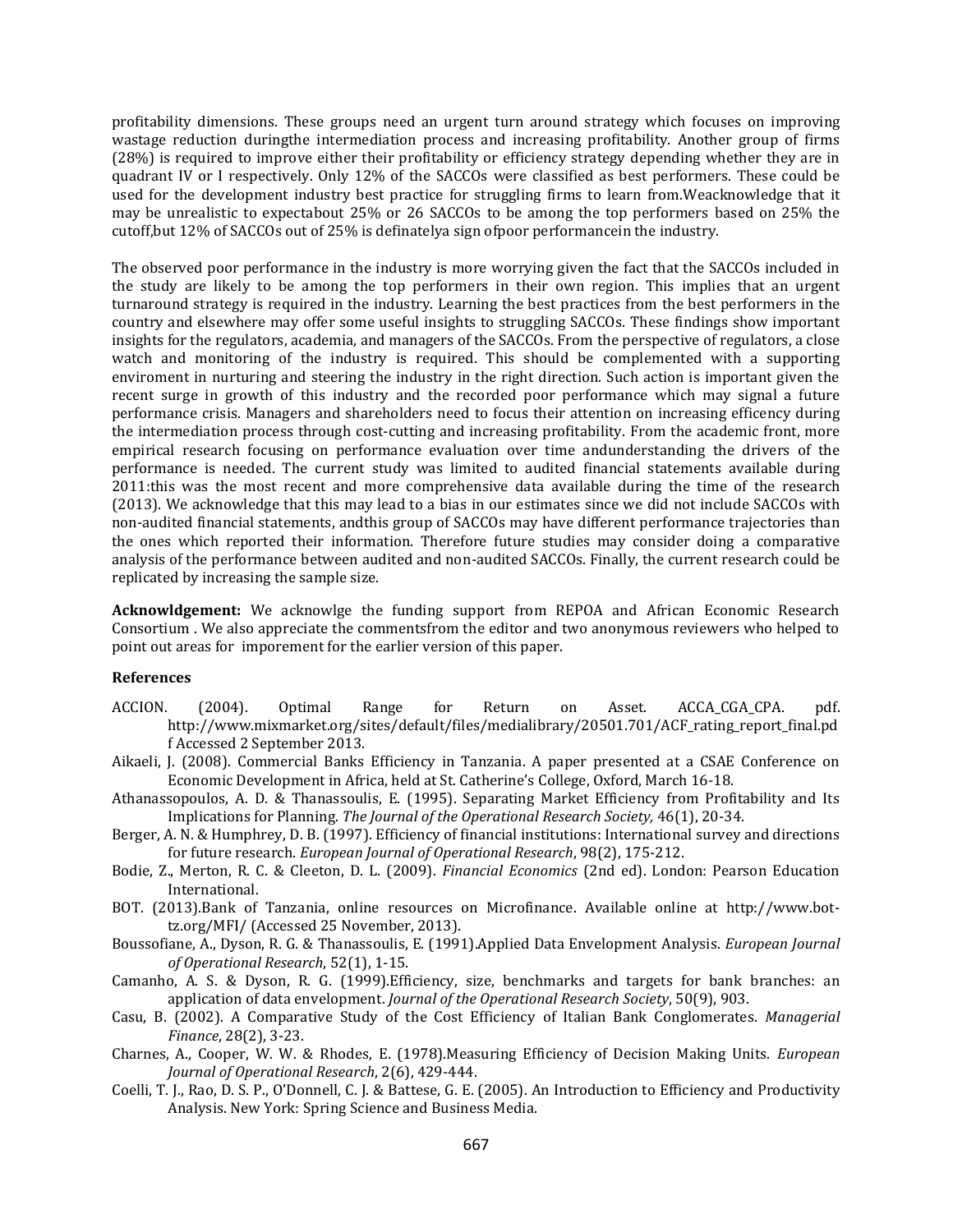- Cooper, W. W., Seiford, L. M. & Tone, K. (2000). Data Envelopment Analysis: A Comprehensive Text with Models, Applications, References and DEA-Solver Software. Boston: Kluwer Academic Publishers.
- Banker, R. D., Charnes, A. & Cooper, W. W. (1984). Some Models for Estimating Technical and Scale Efficiencies in Data Envelope Analysis. *Management Science*, 30(9), 1078-1092.
- Daraio, C. & Simar, L. (2007). Advanced Robust and Nonparametric Methods in Efficiency Analysis Methodology and Applications. Springer, New York, USA
- Edmonds, T. P., McNair, F. M., Millam, E. E. & Olds, P. R. (2000). *Fundamental Financial Accounting Concepts* (3rd ed). Boston: McGraw-Hill Companies Inc.
- EIB. (2013). Banking in sub-Saharan Africa Challenges and Opportunities. European Investment Bank Report.
- Eken, M. H. & Kale, S. (2011). Measuring bank branch performance using Data Envelopment Analysis: The case of Turkish bank branches. *African Journal of Business Management*, 5, 889-901.
- Finscope. (2009). National Survey on Access to and Demand for Financial Services in Tanzania. Available online at http://dgroups.org/DisplayKnowledge.aspx?c=1e6c2b52-50f6-457d-b533- bb0b2ccbe7ee &f=db63cb15-4e27-4d7f-916f-5318a97db7e3&i=03c763a2-ea50-4f1f-82d7- 73dd1b0ab5d2 (Accessed 25 July, 2012).
- Frimpong, J. S. (2010). Investigating Efficiency of Ghana Banks: A Non-Parametric Approach. *American Journal of Scientific Research,* 7, 64-76.
- Ho, C. T. & Zhu, D. S. (2004). Performance measurement of Taiwan's commercial banks. *International Journal of Productivity and Performance Management*, 53(5), 425-433.
- Hofstrand, D. (2009). Understanding Profitability. *Ag Decisions Makers*, 2, C3-24.
- Joo, S. J., Nixon, D. & Stoeberl, P. A. (2011).Benchmarking with data envelopment analysis: a return on asset perspective. *Benchmarking: An International Journal*, 18(4), 529-542.
- Kamau, A. W. (2011). Intermediation efficiency and productivity of the banking sector in Kenya. *Interdisciplinary Journal of Research in Business*, 1(9), 12-26.
- Keramidou, I., Mimis, A., Fotinopoulou, A. & Tassis, C. D. (2013). Exploring the relationship between efficiency and profitability. *Benchmarking: An International Journal*, 20(5), 647-660.
- Kumar, S. (2008).An Analysis of Efficiency Profitability Relationship in Indian Public Sector Banks. *Global Business Review*, 9(1), 115-129.
- Lovell, C. A. K. (1993). Production Frontiers and Productive Efficiency. In H.O. Fried, C.A.K. Lovell &S.S. Schmidt (Eds.), The Measurement of Productive Efficiency. New York: Oxford University Press.
- Luzzi, G. F. & Webber, S. (2006). Measuring Performance of Microfinance Institutions. Cahier No HES-SO/HEG-ge/c—06/1/3—CH.
- Marwa, N. (2014). Micro, Small and Medium Enterprises' External Financing Challenges: The Role of Formal Financial Institutions and Development Finance Intervention in Tanzania. *International Journal of Trade, Economics and Finance*, 5(3), 230-234.
- McKillop, D. & Wilson, J. O. S. (2011).Credit Unions: A Theoretical and Empirical Overview. *Journal of Financial Markets, Institutions & Instruments*, 20(3), 79-123.
- MIX and CGAP. (2012). 2011 Sub-Saharan Africa Regional Snapshot.MIX and CGAP Analysis of Key Trends. Accessed online at <http://opportunity.org/content/News/Publications/Knowledge%20Exchange> /2011%20Sub-Saharan%20Africa%20Regional%20Snapshot.pdf (Accessed 26 June, 2014).
- Moffat, B. D. (2008). Efficiency and productivity in Botswana's Financial Institutions, PhD Thesis presented at University of Wollongong.
- Mwakajumilo, S. L. I. (2011). The role of informal microfinance institutions in saving mobilization, investment and poverty reduction. A case of savings and credit cooperative societies (Saccos) in Tanzania from 1961-2008.PhD thesis, St. Clements University, Turks and Caicos Islands of British West Indies.
- Nyamsogoro, G. D. (2010). Financial Sustainability of Rural Microfinance in Tanzania. PhD thesis, University of Greenwich, UK.
- Sengupta, J. K. (1995). Dynamics of Data Envelopment Analysis. Theory of Systems Efficiency. Dordrecht: Kluwer Academic Publishers.
- Soteriou A. & Zenios S. A. (1999). Operations, quality, and profitability in the provision of banking services. *Management Science*, 45(9), 1221-38.
- Stickney, C. P. & Weil, R. L. (2000). *Financial Accounting: An Introduction to Concepts, Methods, and Uses* (9th ed). USA: The Dryden Press.
- Stiglitz, J. & Weiss, A. (1981).Credit rationing in markets with incomplete information. *American Economic Review*, 71(2), 393-409.